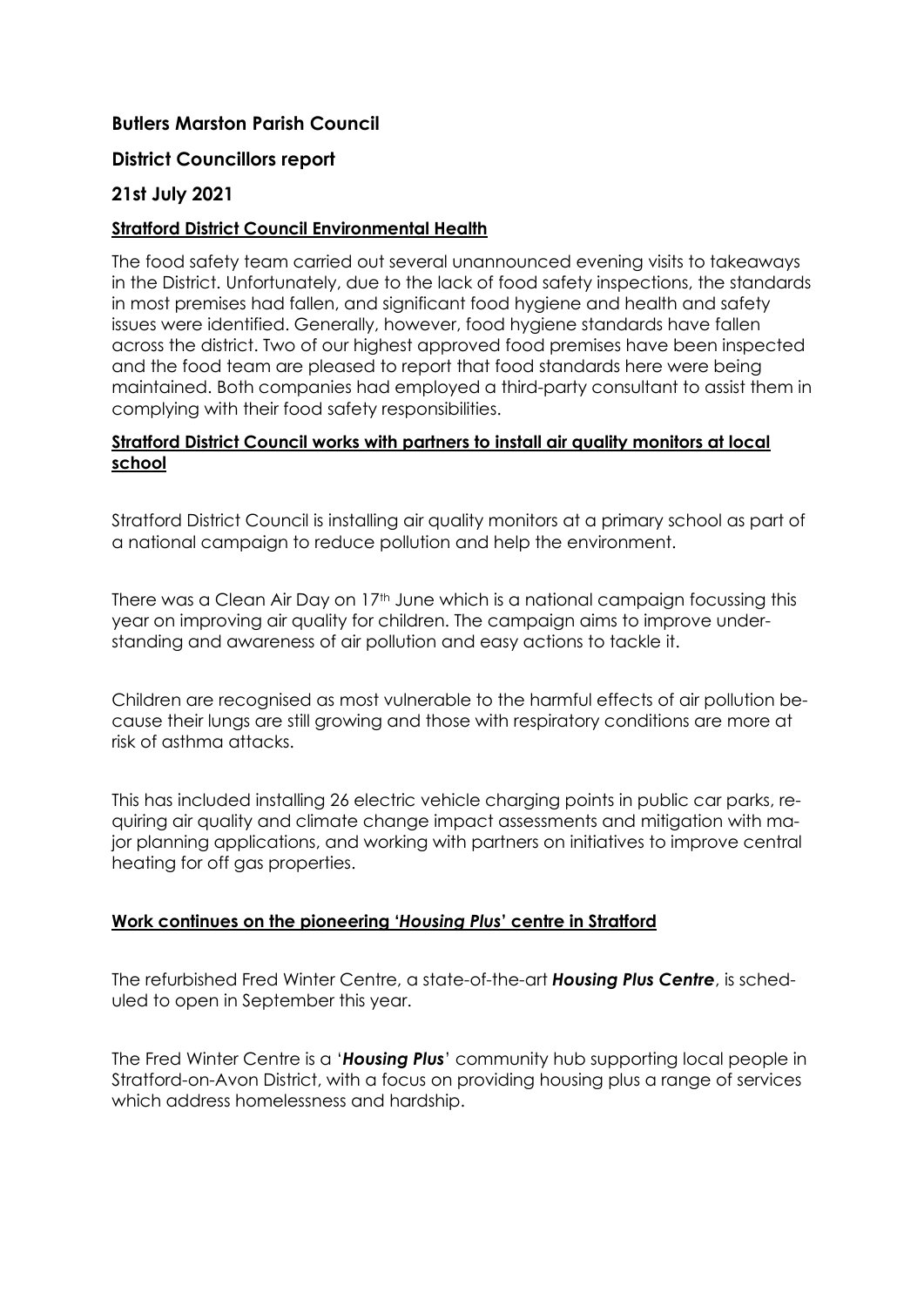The Fred Winter Centre and its services will be available to tenants, people visiting or referred to the centre, and people at risk of homelessness or face hardship within the local community.

The Hub will also provide high quality and affordable accommodation to those who are currently living in temporary placements provided by Stratford District Council. Those who will be offered a property will have access to onsite support to help overcome challenges and barriers in hope of breaking the cycle of repeat homelessness.

### **COVENTRY AND WARWICKSHIRE HEALTH SYSTEM COMES TOGETHER TO ISSUE OPEN LETTER ON COVID CONCERNS**

Health leaders in Coventry and Warwickshire have sent an open letter to residents, calling on them to be careful now that COVID restrictions have been eased.

The latest stage of the Government roadmap will see many of the remaining restrictions lifted and a return to a more normal way of life.

Changes will include an end to social distancing and face masks will no longer be compulsory in public settings.

However, leaders from Public Health and the region's hospitals and health services have joined forces to call on members of the public to continue to take precautions.

They say: "These changes will give us more freedom, but we must remember that we are still living with COVID and that it has not gone away. We must take personal responsibility to still do the right things and protect ourselves and one another from the virus. "The changes mean we all have to learn to live with the virus and do so responsibly.

"The truth is that COVID-19 will be with us for a considerable time to come. But with the lessons we have learned throughout the pandemic, coupled with the testing and vaccines, we can restrict the spread and live with the virus sensibly. "We must be responsible and continue to protect one another and particularly the vulnerable and continue the good work so far. Please stay safe, think about how you act and stay healthy."

Positive case rates across Coventry and Warwickshire have risen by around 350% in the last three weeks across Coventry and Warwickshire, and the new variant has raised the threat of infection.

Health leaders are asking people to continue to wear masks on public transport, in shops and in health buildings, as well as continue hygiene practices around handwashing and using sanitiser.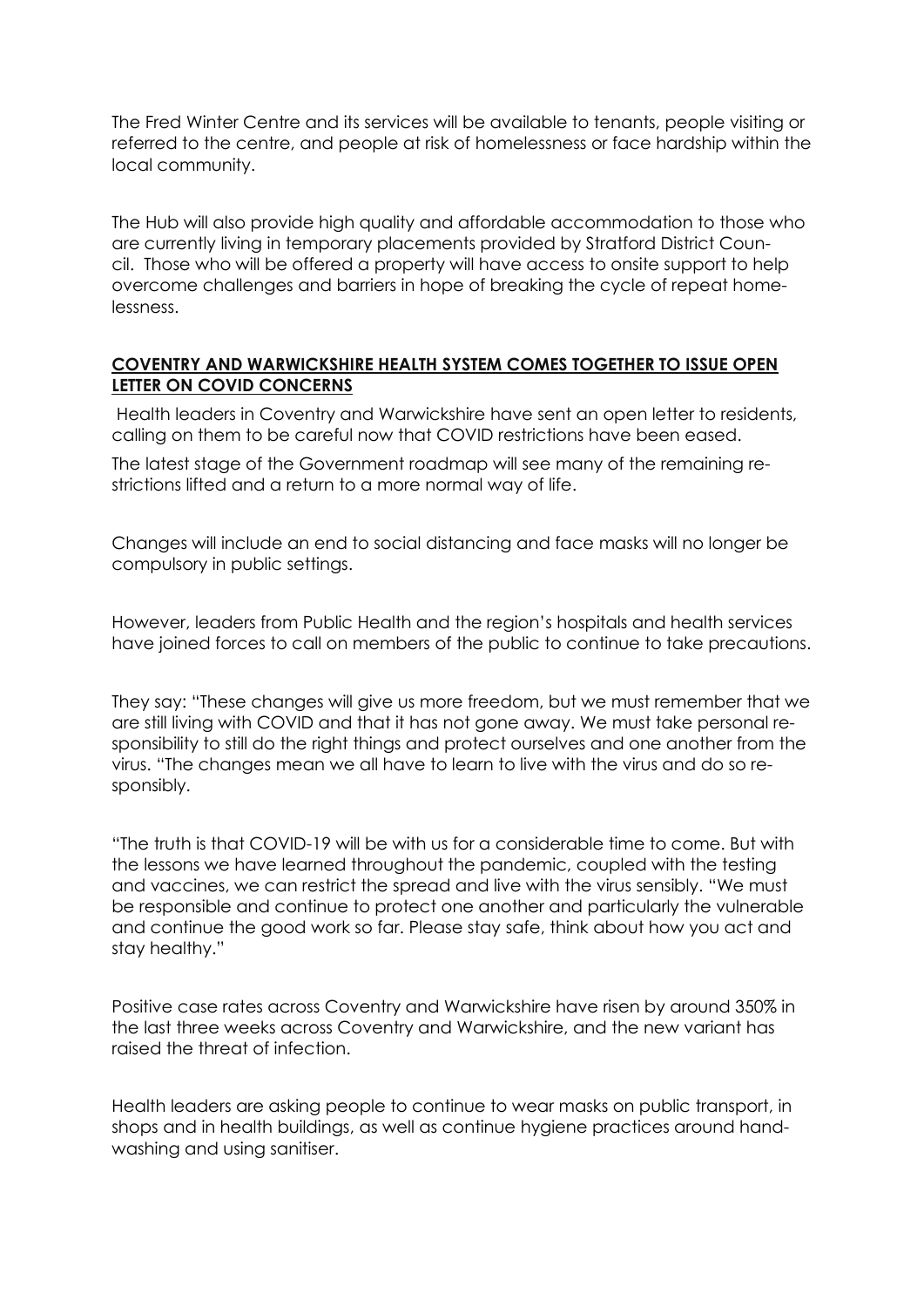The letter also includes a plea to residents to go for their two vaccinations and to continue to self-test regularly.

# **Butlers Marston Parish Council 21st July 2021**

### **County Councillors report.**

### **County Council supports businesses with £140 million injection to boost local economy**

Businesses across Warwickshire are set to benefit from a £140m cash injection to boost the county's post pandemic economic recovery.

Warwickshire County Council has agreed the significant new fund to stimulate the local economy, create jobs, support local businesses, and attract investment into the county. Warwickshire's economy has a great track record of growth and excellent fundamentals.

The aim is to distribute £140m over the next five years, offering loans and other financial investments to existing and new businesses to help their long-term recovery and growth.

## **20 is plenty**

A motion was put forward at the Full Council Meeting regarding reducing the speed limit in certain areas to 20 mph, this was given cross party support. A working party is to be set up to discuss the practicalities.

#### **Adult Social Care**

Warwickshire currently provides support to older people. Support for older people accounted for £49.4m. Total forecast expenditure for 2020/21 is estimated at £162m. The primary aim is to 'act as a lever to improve the health of local people.

#### **Protecting Warwickshire's most vulnerable residents**

Throughout the pandemic the Council has protected and supported our most vulnerable residents and provided meal vouchers to support vulnerable families with an £8.2m investment to protect the elderly and vulnerable residents.

## **Giving our children the best start in life.**

A new Warwickshire school with special needs is to be built along with launching a new careers, skills, and apprenticeships initiative.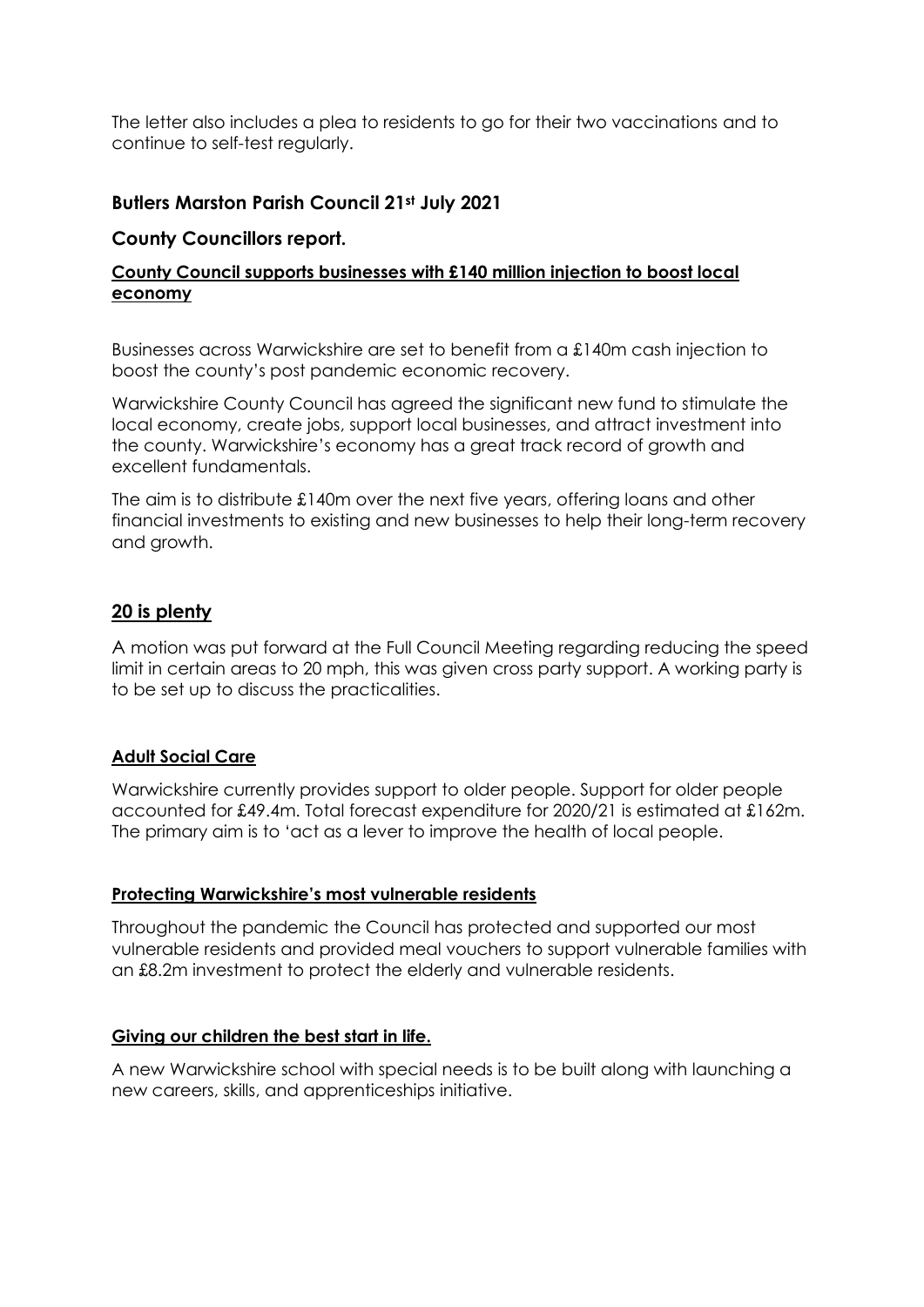### **Building safer communities**

Investing with the police to make communities safer by adding a £1m funding for voluntary and community sector. Whilst enhancing the Fire Service to support local communities.

#### **Supporting people with dementia**

The Council supported the Dementia Action Week which took place 17th-23rd May to raise awareness for people living with dementia in their families. In Warwickshire there are approx. 8,000 people who are living with dementia although many more people are affected by dementia, including those who are caring for people with this disease.

## **Warwickshire County Council signs the UK100 Net Zero Pledge**

At the Cabinet meeting on Thursday 17 June, Warwickshire County Council agreed to sign-up to the UK100 Net Zero Pledge on carbon emission reduction.

UK100 is a network of local government leaders focused on tackling the climate emergency through the promotion of rapid action across a spectrum of climate change mitigation and adaptation work.

Warwickshire County Council unveils 10 new environmentally friendly school buses

Warwickshire County Council has unveiled its fleet of ten new environmentally friendly home-to-school transport buses.

The new buses, which cost just under £900K, are all Euro 6 standard for harmful emissions, making them far better for the environment and delivering greater fuel economy than the existing fleet of buses.

These buses will be coming into service over the coming month and will be used for home-to-school transport, adult transport and a range of other transport services provided by Warwickshire County Council.

## **COVID-19 cases rise across Warwickshire**

Over the last few weeks COVID-19 cases have been rising across the county with Warwickshire now at 48 cases per 1,000. Whilst this may seem low compared to the previous peak in March 2021, the figures are going up. This is also the picture nationally and regionally with a rise in the Delta variant playing a key role.

The number of reported cases are increasing across the county and although the rise in cases remain relatively low compared to where we have been, if we don't act now, we can expect to see a surge in cases which will lead to hospitalisations